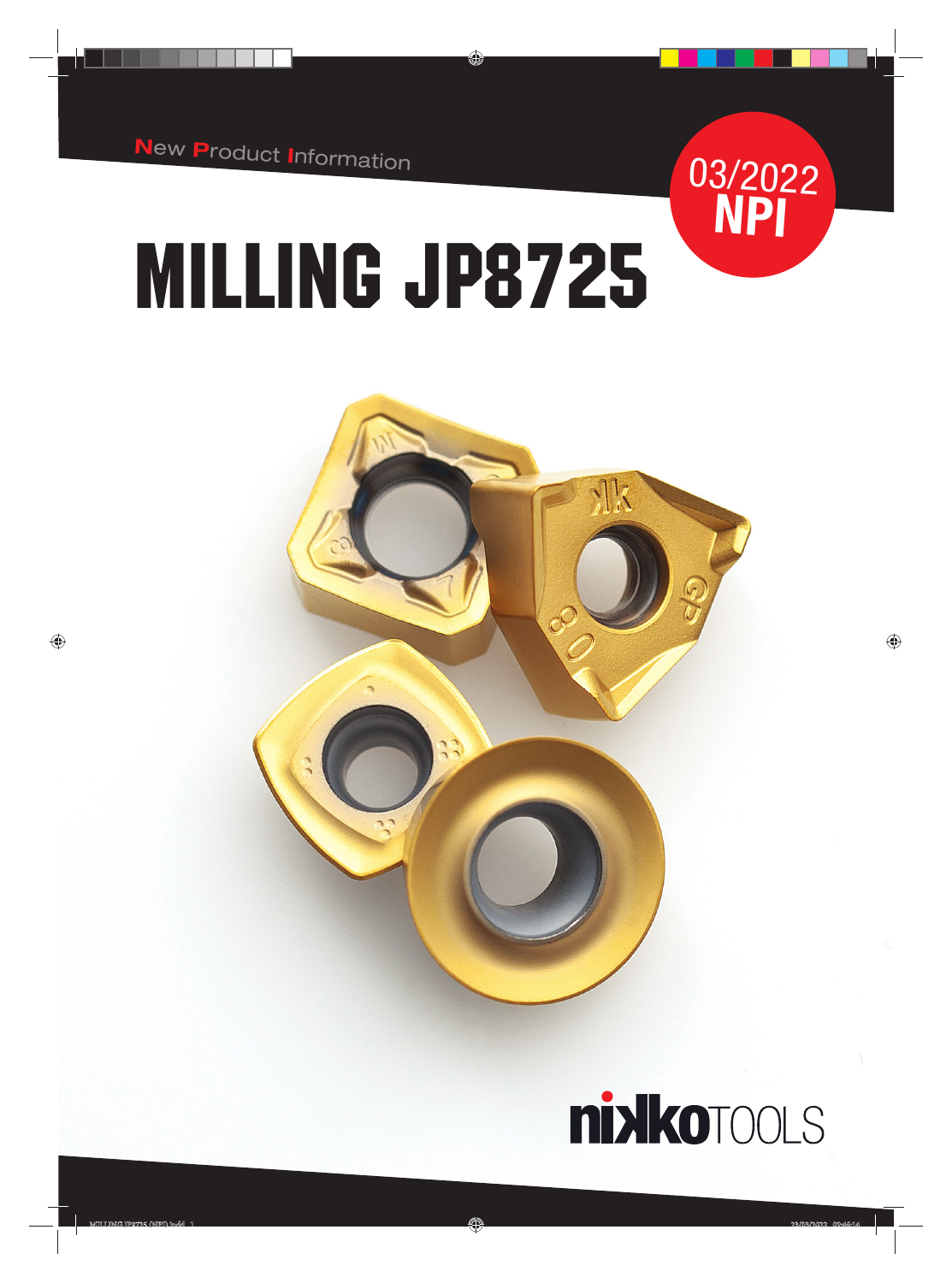|                                                      | <b>JP8725</b>                                                                                                                                          |                       |                                                  |                                                                                                                                                          | HF: micrograin carbide<br>PVD: phisical vapour deposition |                                                                                                  | HF<br><b>PVD</b> |                  |                                                                  |                                 |          |                                                                                                                                             |                |                |  |  |  |  |  |  |  |
|------------------------------------------------------|--------------------------------------------------------------------------------------------------------------------------------------------------------|-----------------------|--------------------------------------------------|----------------------------------------------------------------------------------------------------------------------------------------------------------|-----------------------------------------------------------|--------------------------------------------------------------------------------------------------|------------------|------------------|------------------------------------------------------------------|---------------------------------|----------|---------------------------------------------------------------------------------------------------------------------------------------------|----------------|----------------|--|--|--|--|--|--|--|
|                                                      | <b>MILLING</b>                                                                                                                                         |                       |                                                  |                                                                                                                                                          |                                                           |                                                                                                  | <b>JP8725</b>    |                  |                                                                  |                                 |          |                                                                                                                                             |                |                |  |  |  |  |  |  |  |
|                                                      | New carbide substrate with higher stability and great<br>performance on general steel application.<br>Reliable performance even on high hardness steel |                       |                                                  | Stable machining,<br>light cut<br>$1st$ choice $\bigcirc$ suitable<br>General machining,<br>1st choice ( ) suitable<br>medium cut<br>Unstable machining, |                                                           |                                                                                                  |                  |                  |                                                                  |                                 |          |                                                                                                                                             |                |                |  |  |  |  |  |  |  |
|                                                      | $(< 50$ HRC)<br>Latest coating technology contribute to a performance<br>increase by 30% compared to previous generation                               |                       |                                                  | heavy cut                                                                                                                                                | <b>Dimensions</b>                                         | $\leftarrow$ 1 <sup>st</sup> choice $\left\{\begin{matrix} 1 \\ 2 \end{matrix}\right\}$ suitable | <b>ISO</b><br>P  | 80               | $Vc(m/min)$ - suggested cutting speed range (bold: $1st$ choice) |                                 |          |                                                                                                                                             |                |                |  |  |  |  |  |  |  |
| products.<br>Yellow color helps wear identification. |                                                                                                                                                        |                       | <b>BS</b><br><b>RADIUS</b><br>CLEARANCE<br>ANGLE | AN                                                                                                                                                       | S                                                         | D <sub>1</sub><br><b>THICKNESS</b><br>AND HOLE<br><b>INSCRIBED</b><br><b>CIRCLE</b>              | M<br>S           | 280              |                                                                  |                                 |          |                                                                                                                                             |                |                |  |  |  |  |  |  |  |
|                                                      | <b>Designation</b>                                                                                                                                     |                       | <b>RE/BS</b>                                     | IC                                                                                                                                                       | s                                                         | D1                                                                                               | AN               | <b>Stock</b>     |                                                                  |                                 |          | <b>Cutting conditions</b>                                                                                                                   |                |                |  |  |  |  |  |  |  |
|                                                      | GP shouldering, double side                                                                                                                            | NT-DRK10R08K-GP       | RE 0.8<br><b>BS 0.9</b>                          | 5.82                                                                                                                                                     | 5.45                                                      | 2.90                                                                                             | $0^{\circ}$      | $\bullet$        |                                                                  | $ae = 40 \div 100\%$ DC         |          | $ae = 10 \div 40\%$ DC                                                                                                                      | $ae < 10\%$ DC |                |  |  |  |  |  |  |  |
|                                                      |                                                                                                                                                        | NT-DRK17R08K-GP       | RE 0.8<br><b>BS 3.2</b>                          | 11.20                                                                                                                                                    | 10.94                                                     | 5.20                                                                                             | $0^{\circ}$      | $\bullet$        | ap DRK10                                                         | fz DRK10                        | ap DRK10 | fz DRK10<br>1.00 - 2.50 - 4.00 $ 0.08 - 0.12 $ 1.00 - 4.00 - 7.00 $ 0.10 - 0.13 - 0.16 $ 1.00 - 4.00 - 7.00 $ 0.12 - 0.16 - 0.20 $          | ap DRK10       | fz DRK10       |  |  |  |  |  |  |  |
| <b>DOUBLEREK</b>                                     | general purpose                                                                                                                                        |                       |                                                  |                                                                                                                                                          |                                                           |                                                                                                  |                  |                  | ap DRK17                                                         | fz DRK17                        | ap DRK17 | fz DRK17<br>1.00 - 4.00 - 7.00 $ 0.10 - 0.13 - 0.16 $ 1.00 - 8.00 - 15.00 $ 0.12 - 0.16 - 0.20 $ 1.00 - 8.00 - 15.00 $ 0.16 - 0.20 - 0.24 $ | ap DRK17       | fz DRK17       |  |  |  |  |  |  |  |
|                                                      | TE shouldering, double side                                                                                                                            | NT-DRK17R12K-TE       | RE 1.2<br><b>BS 2.9</b>                          | 11.20                                                                                                                                                    | 10.94                                                     | 5.20                                                                                             | $0^{\circ}$      | $\bullet$        |                                                                  | $ae = 40 \div 100\%$ DC         |          | $ae = 10 \div 40\%$ DC                                                                                                                      |                | $ae < 10\%$ DC |  |  |  |  |  |  |  |
|                                                      | reiforced edge                                                                                                                                         |                       |                                                  |                                                                                                                                                          |                                                           |                                                                                                  |                  |                  | ap                                                               | fz                              | ap       | fz<br>$1.00 - 4.00 - 7.00$ $0.14 - 0.17 - 0.20$ $1.00 - 8.00 - 15.0$ $0.16 - 0.20 - 0.24$ $1.00 - 8.00 - 15.00$ $0.20 - 0.25 - 0.30$        | ap             | fz             |  |  |  |  |  |  |  |
|                                                      | HGP<br>shouldering, positive                                                                                                                           | NT-RKP11R08M-HGP      | <b>RE 0.8</b>                                    | 6.35                                                                                                                                                     | 3.50                                                      | 2.80                                                                                             | $11^{\circ}$     | $\bullet$        |                                                                  | $ae = 40 \div 100\%$ DC         |          | $ae = 10 \div 40\%$ DC                                                                                                                      |                | $ae < 10\%$ DC |  |  |  |  |  |  |  |
|                                                      |                                                                                                                                                        | NT-RKP16R08M-HGP      | <b>RE 0.8</b>                                    | 9.53                                                                                                                                                     | 4.76                                                      | 4.50                                                                                             | $11^{\circ}$     | ▲                | ap RKP11                                                         | fz RKP11                        | ap RKP11 | fz RKP11<br>1.00 - 2.50 - 4.00 0.06 - 0.09 - 0.12 1.00 - 4.50 - 8.00 0.08 - 0.11 - 0.14 1.00 - 4.50 - 8.00 0.10 - 0.15 - 0.20               | ap RKP11       | fz RKP11       |  |  |  |  |  |  |  |
|                                                      | general purpose, helical                                                                                                                               |                       |                                                  |                                                                                                                                                          |                                                           |                                                                                                  |                  |                  | ap RKP16                                                         | fz RKP16                        | ap RKP16 | fz RKP16<br>$1.00 - 4.00 - 7.00$ $0.10 - 0.13 - 0.16$ $1.00 - 8.00 - 15.00$ $0.12 - 0.16 - 0.20$ $1.00 - 8.00 - 15.00$ $0.16 - 0.20 - 0.24$ | ap RKP16       | fz RKP16       |  |  |  |  |  |  |  |
|                                                      | <b>HSC</b><br>shouldering, positive                                                                                                                    | NT-RKP11R08M-HSC      | <b>RE0.8</b>                                     | 6.35                                                                                                                                                     | 3.50                                                      | 2.80                                                                                             | $11^{\circ}$     |                  |                                                                  | $ae = 40 \div 100\%$ DC         |          | $ae = 10 \div 40\%$ DC                                                                                                                      |                | $ae < 10\%$ DC |  |  |  |  |  |  |  |
|                                                      |                                                                                                                                                        | NT-RKP16R08M-HSC      | RE 0.8                                           | 9.53                                                                                                                                                     | 4.76                                                      | 4.50                                                                                             | $11^{\circ}$     | ▲                | ap RKP11                                                         | fz RKP11                        | ap RKP11 | fz RKP11<br>1.00 - 2.50 - 4.00 $0.04 - 0.07 - 0.10$ 1.00 - 4.50 - 8.00 0.06 - 0.09 - 0.12 1.00 - 4.50 - 8.00 0.08 - 0.12 - 0.16             | ap RKP11       | fz RKP11       |  |  |  |  |  |  |  |
| <b>REKPLUS</b>                                       | low cutting force, helical                                                                                                                             |                       |                                                  |                                                                                                                                                          |                                                           |                                                                                                  |                  |                  | ap RKP16                                                         | fz RKP16                        | ap RKP16 | fz RKP16<br>$1.00 - 4.00 - 7.00$ $0.06 - 0.10 - 0.14$ $1.00 - 8.00 - 15.00$ $0.10 - 0.13 - 0.16$ $1.00 - 8.00 - 15.00$ $0.12 - 0.15 - 0.18$ | ap RKP16       | fz RKP16       |  |  |  |  |  |  |  |
|                                                      | GP<br>shouldering, positive                                                                                                                            | NT-RKP11R08M-GP       | RE 0.8                                           | 6.35                                                                                                                                                     | 3.50                                                      | 2.80                                                                                             | $11^{\circ}$     | $\bullet$        |                                                                  | $ae = 40 \div 100\%$ DC         |          | $ae = 10 \div 40\%$ DC                                                                                                                      |                | $ae < 10\%$ DC |  |  |  |  |  |  |  |
|                                                      |                                                                                                                                                        | NT-RKP16R08M-GP       | RE 0.8                                           | 9.53                                                                                                                                                     | 4.76                                                      | 4.50                                                                                             | $11^{\circ}$     | ▲                | ap RKP11                                                         | fz RKP11                        | ap RKP11 | fz RKP11<br>1.00 - 2.50 - 4.00 $ 0.06 - 0.09 - 0.12 $ 1.00 - 4.50 - 8.00 $ 0.08 - 0.11 - 0.14 $ 1.00 - 4.50 - 8.00 $ 0.10 - 0.15 - 0.20 $   | ap RKP11       | fz RKP11       |  |  |  |  |  |  |  |
|                                                      | general purpose                                                                                                                                        |                       |                                                  |                                                                                                                                                          |                                                           |                                                                                                  |                  |                  | ap RKP16                                                         | fz RKP16                        | ap RKP16 | fz RKP16<br>1.00 - 4.00 - 7.00 0.10 - 0.13 - 0.16 1.00 - 8.00 - 15.00 0.12 - 0.16 - 0.20 1.00 - 8.00 - 15.00 0.16 - 0.20 - 0.24             | ap RKP16       | fz RKP16       |  |  |  |  |  |  |  |
|                                                      | <b>TE</b><br>shouldering, positive                                                                                                                     | NT-RKP11R08M-TE       | RE 0.8                                           | 6.35                                                                                                                                                     | 3.50                                                      | 2.80                                                                                             | $11^{\circ}$     | $\blacktriangle$ |                                                                  | $ae = 40 \div 100\%$ DC         |          | $ae = 10 \div 40\%$ DC                                                                                                                      |                | $ae < 10\%$ DC |  |  |  |  |  |  |  |
|                                                      |                                                                                                                                                        | NT-RKP16R08M-TE       | RE 0.8                                           | 9.53                                                                                                                                                     | 4.76                                                      | 4.50                                                                                             | $11^{\circ}$     | ▲                | ap RKP11                                                         | fz RKP11                        | ap RKP11 | fz RKP11<br>1.00 - 2.50 - 4.00 $0.12 - 0.11 - 0.14$ 1.00 - 4.50 - 8.00 0.10 - 0.14 - 0.18 1.00 - 4.50 - 8.00 0.12 - 0.17 - 0.22             | ap RKP11       | fz RKP11       |  |  |  |  |  |  |  |
|                                                      | reinforced edge                                                                                                                                        |                       |                                                  |                                                                                                                                                          |                                                           |                                                                                                  |                  |                  | ap RKP16                                                         | fz RKP16                        | ap RKP16 | fz RKP16<br>$1.00 - 4.00 - 7.00$ $0.12 - 0.15 - 0.18$ $1.00 - 8.00 - 15.00$ $0.14 - 0.18 - 0.22$ $1.00 - 8.00 - 15.00$ $0.18 - 0.23 - 0.28$ | ap RKP16       | fz RKP16       |  |  |  |  |  |  |  |
|                                                      | <b>GP</b> shouldering, double side                                                                                                                     | <b>WNEX080608R-GP</b> | RE 0.8<br><b>BS 1.5</b>                          | 12.70                                                                                                                                                    | 6.45                                                      | 4.70                                                                                             | $0^{\circ}$      | $\bullet$        |                                                                  | $ae = 40 \div 100\% \text{ DC}$ |          | $ae = 10 \div 40\% \text{ DC}$                                                                                                              |                | $ae < 10\%$ DC |  |  |  |  |  |  |  |
| DOUBLE3GON                                           |                                                                                                                                                        |                       |                                                  |                                                                                                                                                          |                                                           |                                                                                                  |                  |                  | ap                                                               | fz                              | ap       | fz<br>1.00 - 2.50 - 4.00 $ 0.08 - 0.12 - 0.16 $ 1.00 - 4.00 - 7.00 0.10 - 0.15 - 0.20 1.00 - 4.00 - 7.00 0.12 - 0.18 - 0.24                 | ap             | fz             |  |  |  |  |  |  |  |
|                                                      | general purpose                                                                                                                                        |                       |                                                  |                                                                                                                                                          |                                                           |                                                                                                  |                  |                  |                                                                  |                                 |          |                                                                                                                                             |                |                |  |  |  |  |  |  |  |

 $\bullet$  stock standard,  $\blacktriangle$  upcoming introduction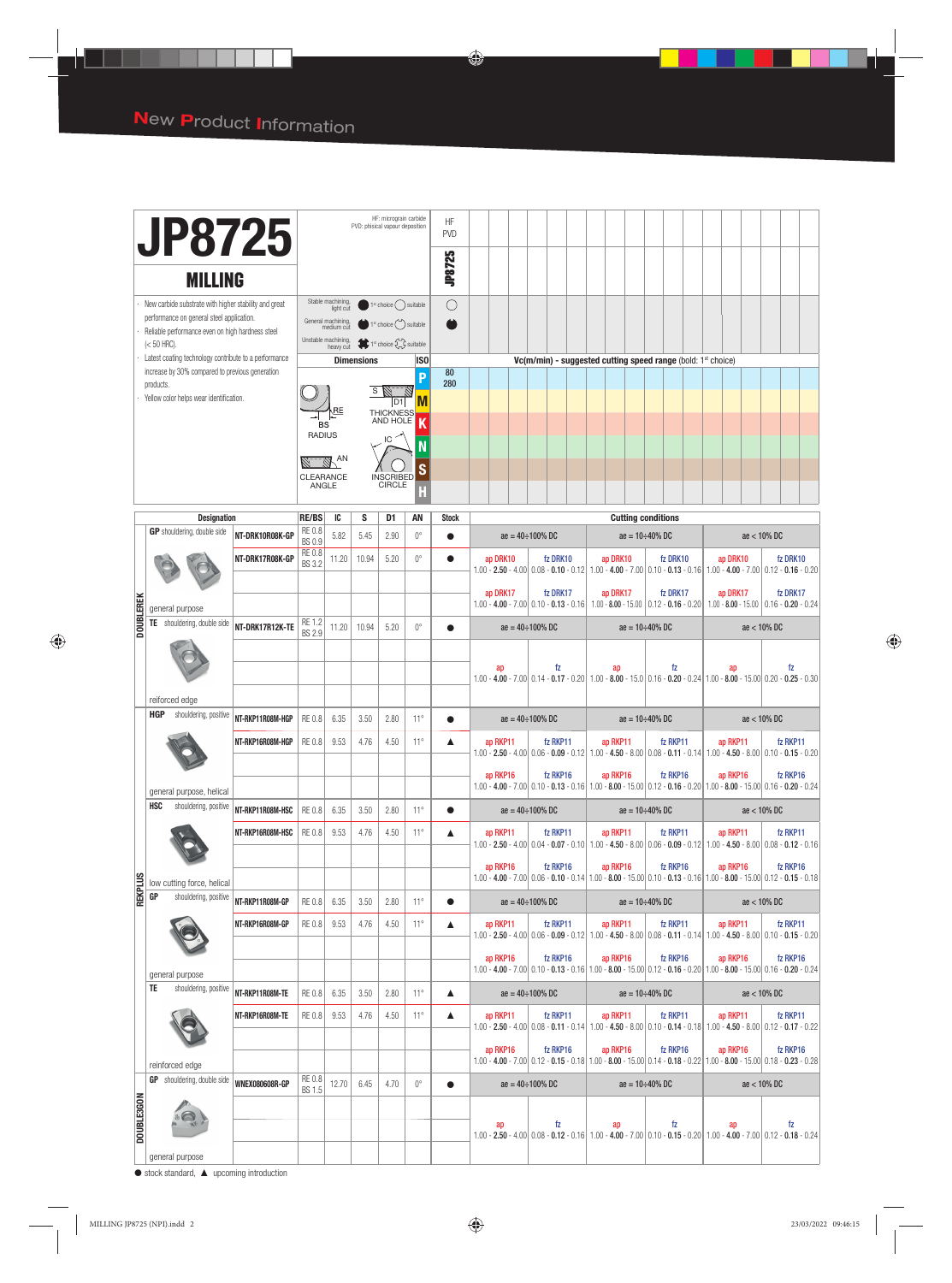

| <b>JP8725</b><br><b>MILLING</b>                                                                                                                                         | HF: micrograin carbide<br>PVD: phisical vapour deposition                                                                                                                                                                                           | HF<br><b>PVD</b><br>25<br><b>LBS</b> |  |                                                                          |  |  |  |  |  |  |
|-------------------------------------------------------------------------------------------------------------------------------------------------------------------------|-----------------------------------------------------------------------------------------------------------------------------------------------------------------------------------------------------------------------------------------------------|--------------------------------------|--|--------------------------------------------------------------------------|--|--|--|--|--|--|
| New carbide substrate with higher stability and great<br>performance on general steel application.<br>Reliable performance even on high hardness steel<br>$(< 50$ HRC). | Stable machining,<br>light cut<br>$1st choice$ suitable<br>General machining,<br>medium cut<br>$\bigcirc$ 1 <sup>st</sup> choice $\bigcirc$ suitable<br>Unstable machining,<br>heavy cut<br>$\bigoplus$ 1 <sup>st</sup> choice $\bigoplus$ Suitable | ∩<br>$\bullet$                       |  |                                                                          |  |  |  |  |  |  |
| Latest coating technology contribute to a performance<br>increase by 30% compared to previous generation<br>products.<br>Yellow color helps wear identification.        | <b>ISO</b><br><b>Dimensions</b><br>S<br>D1<br>∖BE<br><b>THICKNESS</b><br>AND HOLE<br><b>BS</b><br><b>RADIUS</b><br>$\mathbb{N}$ - $\mathbb{N}$ and<br><b>INSCRIBED</b><br><b>CLEARANCE</b><br><b>CIRCLE</b><br>ANGLE                                | 80<br>280                            |  | Vc(m/min) - suggested cutting speed range (bold: 1 <sup>st</sup> choice) |  |  |  |  |  |  |

| <b>Designation</b> |           |                                          | <b>RE/BS</b>    | IC            | S            | D <sub>1</sub> | ΑN   | <b>Stock</b> | <b>Cutting conditions</b> |                         |    |    |                                |                                                                                                                                     |                |  |  |  |  |
|--------------------|-----------|------------------------------------------|-----------------|---------------|--------------|----------------|------|--------------|---------------------------|-------------------------|----|----|--------------------------------|-------------------------------------------------------------------------------------------------------------------------------------|----------------|--|--|--|--|
|                    | <b>GP</b> | facing, double side                      | SNEX1205ANEN-GP | <b>BS 1.6</b> | 12.70        | 6.35           | 5.90 | $0^{\circ}$  |                           | $ae = 40 \div 100\%$ DC |    |    | $ae = 10 \div 40\% \text{ DC}$ |                                                                                                                                     | $ae < 10\%$ DC |  |  |  |  |
|                    |           |                                          | SNMX1205ANEN-GP | BS 1.6        | 12.70        | 6.35           | 5.90 | $0^{\circ}$  | $\bullet$                 | $f_{Z}$<br>ap           |    | ap | $f_{Z}$                        | ap                                                                                                                                  | fz             |  |  |  |  |
|                    |           | general purpose                          |                 |               |              |                |      |              |                           |                         |    |    |                                | 1.00 - 2.00 - 3.00 0.14 - 0.20 - 0.26 1.00 - 2.00 - 3.00 0.16 - 0.23 - 0.30 1.00 - 2.00 - 3.00 0.20 - 0.30 - 0.40                   |                |  |  |  |  |
|                    | SC        | facing, double side                      | SNEX1205ANEN-SC | BS 1.6 12.70  |              | 6.35           | 5.90 | $0^{\circ}$  | ▲                         | $ae = 40 \div 100\%$ DC |    |    | $ae = 10 \div 40\%$ DC         |                                                                                                                                     | $ae < 10\%$ DC |  |  |  |  |
| <b>DOUBLE4FACE</b> |           |                                          |                 |               |              |                |      |              |                           | ap                      | fz | ap | fz                             | ap<br>$0.50 - 1.50 - 2.50$ $0.10 - 0.14 - 0.18$ $0.50 - 1.50 - 2.50$ $0.12 - 0.17 - 0.22$ $0.50 - 1.50 - 2.50$ $0.14 - 0.20 - 0.26$ | fz             |  |  |  |  |
|                    | <b>TE</b> | low cutting force<br>facing, double side |                 |               |              |                |      |              |                           |                         |    |    |                                |                                                                                                                                     |                |  |  |  |  |
|                    |           |                                          | SNMX1205ANSN-TE | BS 1.6 12.70  |              | 6.35           | 5.90 | $0^{\circ}$  | $\blacktriangle$          | $ae = 40 \div 100\%$ DC |    |    | $ae = 10 \div 40\%$ DC         |                                                                                                                                     | $ae < 10\%$ DC |  |  |  |  |
|                    |           |                                          |                 |               |              |                |      |              |                           | ap                      | fz | ap | fz                             | Ap<br>1.00 - 2.00 - 3.00 0.20 - 0.25 - 0.30 1.00 - 2.00 - 3.00 0.24 - 0.30 - 0.36 1.00 - 2.00 - 3.00 0.28 - 0.36 - 0.44             | fz             |  |  |  |  |
|                    | GP        | reinforced edge<br>facing, positive      |                 |               |              |                |      |              |                           |                         |    |    |                                |                                                                                                                                     |                |  |  |  |  |
|                    |           |                                          | SEET13T3AGEN-GP |               | BS 1.2 13.40 | 3.97           | 4.40 | $20^{\circ}$ | $\bullet$                 | $ae = 40 \div 100\%$ DC |    |    | $ae = 10 \div 40\%$ DC         |                                                                                                                                     | $ae < 10\%$ DC |  |  |  |  |
|                    |           |                                          | SEMT13T3AGEN-GP |               | BS 1.2 13.40 | 3.97           | 4.40 | $20^{\circ}$ | ▲                         | ap                      | fz | ap | fz                             | ap<br>1.00 - 3.00 - 5.00 0.08 - 0.16 - 0.24 1.00 - 3.00 - 5.00 0.10 - 0.20 - 0.30 1.00 - 3.00 - 5.00 0.12 - 0.24 - 0.36             | fz             |  |  |  |  |
|                    |           | general purpose                          |                 |               |              |                |      |              |                           |                         |    |    |                                |                                                                                                                                     |                |  |  |  |  |
|                    | SC        | facing, positive                         | SEET13T3AGEN-SC |               | BS 1.7 13.40 | 3.97           | 4.40 | $20^{\circ}$ | $\bullet$                 | $ae = 40 \div 100\%$ DC |    |    | $ae = 10 \div 40\%$ DC         |                                                                                                                                     | $ae < 10\%$ DC |  |  |  |  |
| 4FACEPLUS          |           | low cutting force                        |                 |               |              |                |      |              |                           | ap                      | fz | ap | fz                             | ap<br>$0.50 - 2.50 - 4.50$ $0.06 - 0.11 - 0.16$ $0.50 - 2.50 - 4.50$ $0.08 - 0.14 - 0.20$ $0.50 - 2.50 - 4.50$ $0.10 - 0.17 - 0.24$ | fz             |  |  |  |  |
|                    | TE        | facing, positive                         | SEMT13T3AGSN-TE |               | BS 1.2 13.40 | 3.97           | 4.40 | $20^{\circ}$ | ▲                         | $ae = 40 \div 100\%$ DC |    |    | $ae = 10 \div 40\%$ DC         |                                                                                                                                     | $ae < 10\%$ DC |  |  |  |  |
|                    |           | reinforced edge                          |                 |               |              |                |      |              |                           | ap                      | fz | ap | fz                             | ap<br>1.00 - 3.00 - 5.00 0.12 - 0.15 - 0.28 1.00 - 3.00 - 5.00 0.14 - 0.24 - 0.34 1.00 - 3.00 - 5.00 0.18 - 0.30 - 0.42             | fz             |  |  |  |  |
|                    | SC        | facing, positive                         | SEHX1204AFEN-SC | BS 2.5 12.70  |              | 4.76           | 5.50 | $20^{\circ}$ |                           | $ae = 40 \div 100\%$ DC |    |    | $ae = 10 \div 40\%$ DC         |                                                                                                                                     | $ae < 10\%$ DC |  |  |  |  |
| SO <sub>1</sub>    |           | low cutting force                        |                 |               |              |                |      |              |                           | ap                      | fz | ap | fz                             | ap<br>$0.50 - 2.50 - 4.50$ $0.06 - 0.11 - 0.16$ $0.50 - 2.50 - 4.50$ $0.08 - 0.14 - 0.20$ $0.50 - 2.50 - 4.50$ $0.10 - 0.17 - 0.24$ | fz             |  |  |  |  |

 $\bullet$  stock standard,  $\blacktriangle$  upcoming introduction